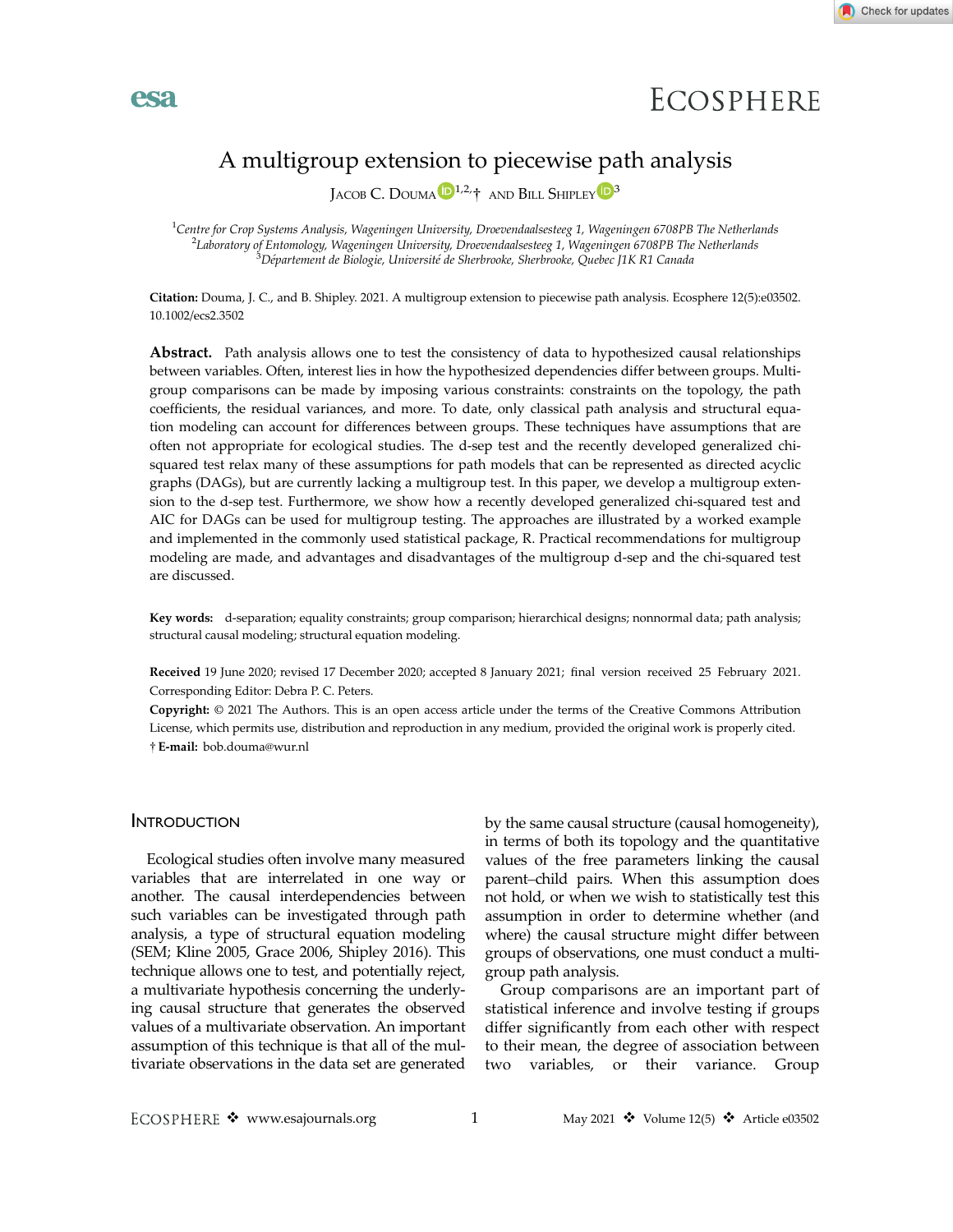comparisons in a multivariate causal framework are currently restricted to classical path analysis and structural equation models (e.g., Kline 2005). Classical path analysis assumes that the data come from a multivariate normal distribution observations are independent of each other, and variables are linearly related (Kline 2012). Much effort has gone into relaxing these assumptions. For example, estimators have been developed that are quite robust to multivariate non-normality unless your data are strongly kurtotic and sample sizes are low (Shipley 2016). Furthermore, techniques are available to include simple curvilinear relationships and relatively simple hierarchical designs (Oberski 2014, Newsom 2015). Yet, standard SEM programs are quite limited in their ability to handle hierarchical designs and curvilinear relationships, and other methods are available that can more naturally accommodate nonlinearity, non-normality, small samples, and complicated hierarchical designs.

Besides classical path analysis, two additional methods are applicable to path models that only contain directed arrows, and do not contain feedback loops, that is, information flows in only one direction (a so-called directed acyclic graph, DAG), but multigroup extensions for these two additional methods do not yet exist. The first is the method of d-separation (Shipley 2000, 2009). Currently, multigroup comparison in the d-sep framework is only possible by either imposing no equality constraints on the groups or assuming all coefficients to be equal among groups (Shipley 2016). The second method is a generalization of the chi-square statistic that is used in classical maximum-likelihood SEM to DAGs whose piecewise functional relationships can be modeled in a maximum-likelihood context. In this paper, we present extensions to multiple group comparisons for both methods.

#### RATIONALE OF THE D-SEP TEST

The d-sep test is a general framework in which multivariate causal hypotheses can be tested by specifying how the variables are causally linked. The causal links between variables are specified in a directed acyclic graph (DAG; see Fig. 1a for an example) with the variables representing the nodes and the directional arrows representing the edges. From the DAG, it follows which

variables are causally dependent or independent of others, and how this causal dependence changes when physically holding some of the variables constant. If the observational data are generated by the underlying causal structure of the DAG, d-separation determines whether pairs of variables in the DAG will, or will not, be statistically independent upon conditioning in the statistical population (see for details Shipley 2016). Given this, the null probabilities  $(p_i)$  of independence associated with the  $k$  d-separation claims in the union basis set can be combined using the C-statistic and tested with the chi-square distribution  $(\chi^2)$  whose degrees of freedom are 2k:

$$
C = -2 \sum_{i=1}^{k} \ln(p_i).
$$

#### RATIONALE OF THE MULTIGROUP D-SEP TEST

A multigroup d-sep test tests whether the topology and/or the free parameter(s) of the model differs between groups. To do so, we construct for each group a multivariate causal hypothesis in the form of a DAG. The attribute defining group membership is not part of the multivariate causal hypothesis itself. Since the Cstatistic follows a chi-square distribution with 2k degrees of freedom, and since the sum of N independent chi-square-distributed variables is itself chi-square-distributed with degrees of freedom equal to the sum of degrees of freedom of the N variables, it holds that:

$$
\sum_{j=1}^N C_j \sim \chi_{\left(\sum_{j-1}^N 2k_j\right)}^2
$$

Thus, the sum of the C-statistics and the sum of the degrees of freedom  $(2k<sub>i</sub>)$  for each DAG result in an overall measure of agreement that can be used to assess the consistency of the data with the model.

From the above, it follows that the number of independence claims does not change with the number of constraints imposed on the parameters of the structural equations, except when changing the cause–effect structure of (one) the groups. However, by adding constraints on the free parameters, the statistical independence that was implied by the d-separation claim may no longer hold and this will negatively affect the C-statistic.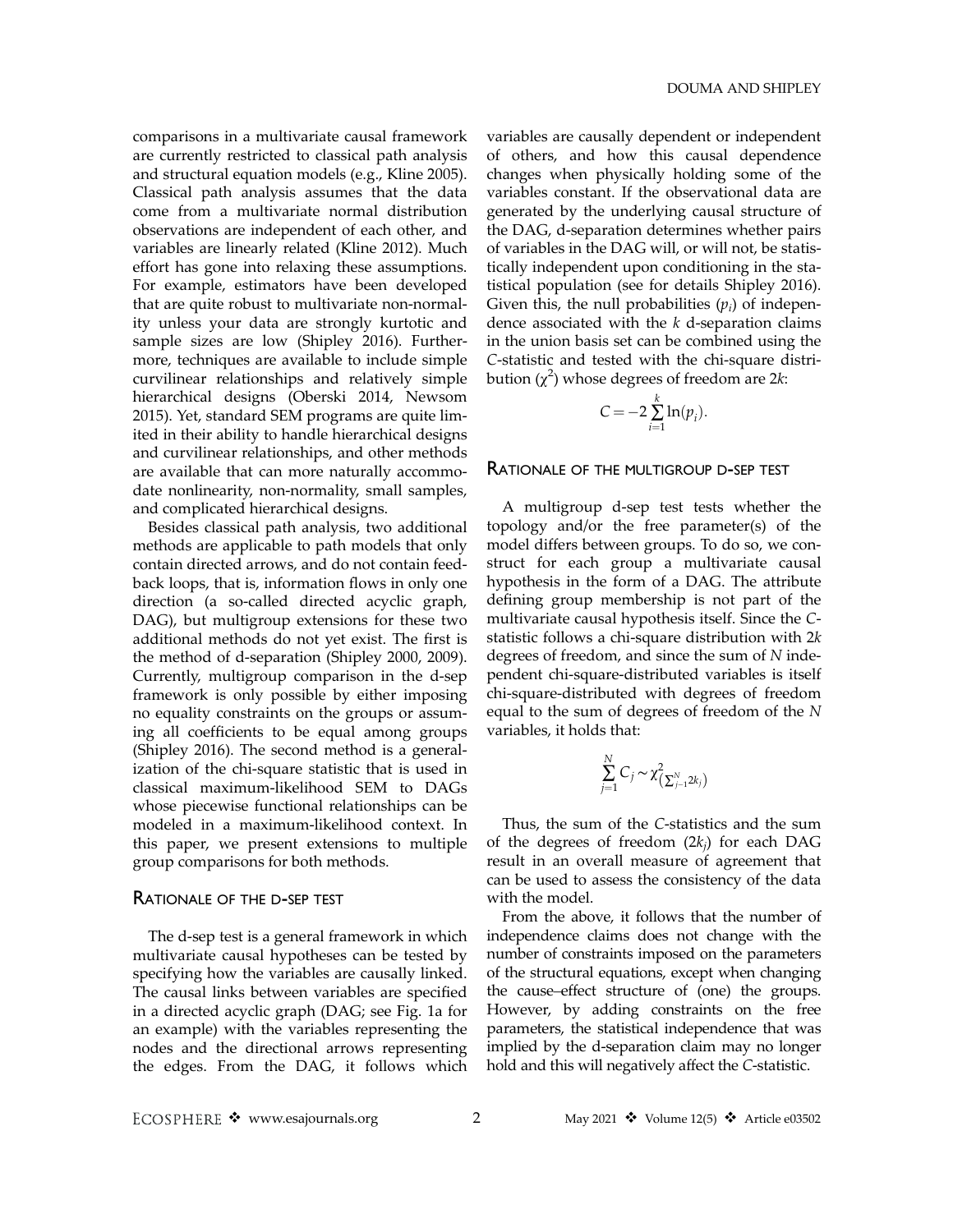

Fig. 1. Directed acyclic graph of two groups: (a) group 1 and (b) group 2. Boxes indicate the variables, and the arrows, the cause–effect relationships between the variables. The path coefficients are represented by letters. If both groups have the same letter without an index for group number, this implies that the path coefficients are equal across groups. For simplicity, the error variables are not shown.

The steps to fit and compare multigroup d-sep models are as follows:

- 1) Specify a causal hypothesis for each group in the form of a DAG. The DAGs can be different across groups provided that the causal relationships between at least two variables have the same direction in all groups.
- 2) Define the union basis set for each group.
- 3) Choose the appropriate model for the regressions that test the independence of a pair of variables in each d-separation claim. Apply constraints to the parameters of interest—either by setting them to a predefined value, or by constraining them to be equal across groups—and calculate the probability that the pair of variables in the basis set is not statistically associated. See Appendix S1 how various constraints can be applied in the software package R.

In case the union basis sets differ across groups (Fig. 1) and constraints are imposed on the parameters, the following procedure should be used. Check whether the d-sep claim for a given pair of variables is different across groups. If so, add the variables to the d-sep claim that are direct ancestors of this pair in any of the other groups. Because the path from those ancestors to the pair of variables is lacking in the group of interest, its coefficient should be forced to zero (see Table 1).

- 4) Collect the C-statistic per group and number of k independence claims in each group, and calculate the overall chi-square value and the degrees of freedom. See Appendix S1 for an illustration in R.
- 5) Repeat steps 1–4 with different parameters constraints or ancestor–descendant relationships. If multiple models are tested, one runs the risk of erroneously rejecting a model as being not consistent with the data. To control for this problem, one could apply a Bonferroni correction or the false discovery rate (Benjamini and Hochberg 1995). Note that some paths may not be part of the basis set, and thus, adding constraints to these paths will not affect the C-statistic.
- 6) After accepting the model as being consistent with the data, fit the regressions representing the individual paths. Some paths may not be part of the basis set. For these, fit different levels of group constraints and choose the most parsimonious model.

## $R$ ationale of multigroup  $X_{\rm ML}^2$  test

In classical (covariance) SEM, the consistency of the hypothesized causal structure with the data is tested by measuring the deviance of the model-implied covariance matrix to the observed covariance matrix. If the causal structure is underlying the data, any difference between the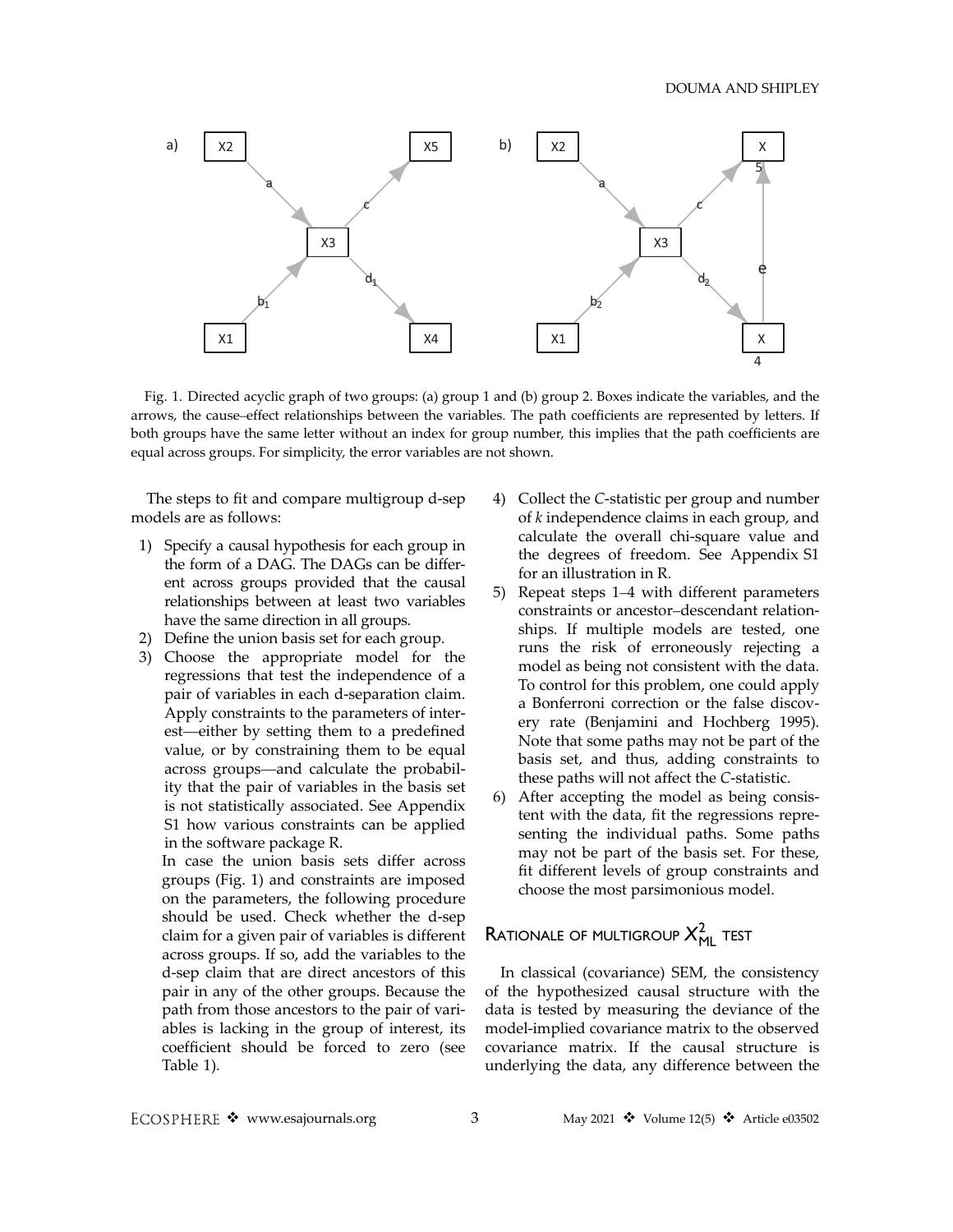|                |                                          | Group 1                                       | Group 2                                      |                                                |  |  |  |
|----------------|------------------------------------------|-----------------------------------------------|----------------------------------------------|------------------------------------------------|--|--|--|
| Claim number   | d-sep claims                             | Relationship to test                          | d-sep claims                                 | Relationship to test                           |  |  |  |
| $\mathbf{1}$   | $X_1 \perp\!\!\!\perp X_2 \perp \{\}\$   | $X_1 \sim (z_1, z_2) X_2$                     | $X_1 \perp\!\!\!\perp X_2 \perp \{\}$        | $X_1 \sim (z_1, z_2) X_2$                      |  |  |  |
| 2              | $X_5 \perp\!\!\!\perp X_2   \{X_3\}$     | $X_5 \sim (c,c)X_3 + (0,e)X_4 + (z_1,z_2)X_2$ | $X_5 \perp\!\!\!\perp X_2   \{X_3, X_4\}$    | $X_5 \sim (c,c)X_3 + (0,e)X_4 + (z_1,z_2)X_2$  |  |  |  |
| 3              | $X_4 \perp\!\!\!\perp X_2   \{X_3\}$     | $X_4 \sim (d_1, d_2)X_3 + (z_1, z_2)X_2$      | $X_4 \perp\!\!\!\perp X_2 \perp \{X_3\}$     | $X_4 \sim (d_1, d_2)X_3 + (z_1, z_2)X_2$       |  |  |  |
| $\overline{4}$ | $X_1 \perp\!\!\!\perp X_5   \{X_3\}$     | $X_5 \sim (c,c)X_3 + (0,e)X_4 + (z_1,z_2)X_1$ | $X_1 \perp\!\!\!\perp X_5 \mid \{X_3, X_4\}$ | $X_5 \sim (c,c)X_3 + (0,e)X_4 + (z_1, z_2)X_1$ |  |  |  |
| .5             | $X_1 \perp\!\!\!\perp X_4 \perp \{X_3\}$ | $X_4 \sim (d_1, d_2)X_3 + (z_1, z_2)X_1$      | $X_1 \perp\!\!\!\perp X_4 \mid \{X_3\}$      | $X_4 \sim (d_1, d_2)X_3 + (z_1, z_2)X_1$       |  |  |  |
| 6              | $X_5 \perp\!\!\!\perp X_4 \mid \{X_3\}$  | $X_5 \sim (c,c)X_3 + (z_1,e)X_4$              |                                              |                                                |  |  |  |

Table 1. The basis set of d-separation claims and the relationships to test for independence that follow from the DAGs of two groups.

*Notes:* The claims of independence are tested by regressing the pair of variables (e.g.,  $X_1$  and  $X_4$ ) against each other while holding the causal parents constant. The regression is written as  $X_4 \sim (d_1, d_2)X_3 + (z_1$ the model, the regression coefficients  $z_1$  and  $z_2$  are not significantly different from zero. When imposing parameter constraints across groups, the d-sep claim may need to be expanded by variables that are causal anc other groups. For example, to test the independence of  $X_5$  and  $X_2$  given  $X_3$  in group 1 while constraining the effect of  $X_3$  on  $X_5$ between groups, the effect of  $X_4$  on  $X_5$  in group 2 needs to be taken into account.

observed and model-implied covariance matrix would be due to random sampling variation, and the maximum-likelihood chi-squared statistic ( $X_{\text{ML}}^2$ ) will asymptotically follow a  $\chi^2$  distribution with appropriate degrees of freedom. In this procedure, the parameters of the model-implied covariance matrix are optimized simultaneously and are therefore referred as global estimation  $(X_{\rm G~ML}^2)$ .

The above described method can be generalized to distributions other than normal, nonlinear relationships and hierarchical data (Shipley and Douma 2020) because the joint probability distribution of *n* variables represented by a DAG can be decomposed into  $n$  univariate probability distributions through a local Markov decomposition. Thus, the joint log likelihood of  $n$  variables can be obtained by summing the univariate log likelihoods, both in the hypothesized model and in the saturated model. The saturated model is a path model that assumes no missing arrows between the variables. If the hypothesized causal structure could have generated the data, then twice the difference between the likelihood of both models will asymptotically follow a chisquared distribution with the degrees of freedom equal to the difference in number of free parameters between the hypothesized model and the saturated model (Wilks 1938). When variables are normally distributed and linearly related, this gives identical results as the classical covariance path analysis. Because the likelihood of both models is calculated from the local regressions, we refer to this  $X_{\text{ML}}^2$  statistic as  $X_{\text{L}}^2$  <sub>ML</sub>

Within this framework, one can test, identical to classical SEM, the consistency of multigroup path models by constraining some coefficients to be equal across groups, and a saturated model that assumes that all estimated coefficients to be group-specific. For a multigroup  $X_{\text{L ML}}^2$ , take the following steps:

- 1. Specify a causal hypothesis for each group in the form of a DAG.
- 2. Choose the appropriate model for the regressions representing the paths in the DAG (i.e., not in the d-separation claims). Apply constraints to the parameters of interest—either by setting them to a predefined value, or by constraining them to be equal across groups—and calculate the sum of the log likelihoods of the variables.
- 3. Calculate the log likelihood of the saturated model.
- 4. Use the  $X_{\text{LML}}^2$  test to test whether the hypothesized path model is significantly different from the saturated model. We refer to Shipley and Douma (2020) for details and to Appendix S1 for an multigroup example in R. Because a multigroup model is comparing constraints on the fixed effects, models should be fitted by maximum likelihood and not, in case of mixed-effects models, restricted maximum likelihood (Zuur et al. 2009).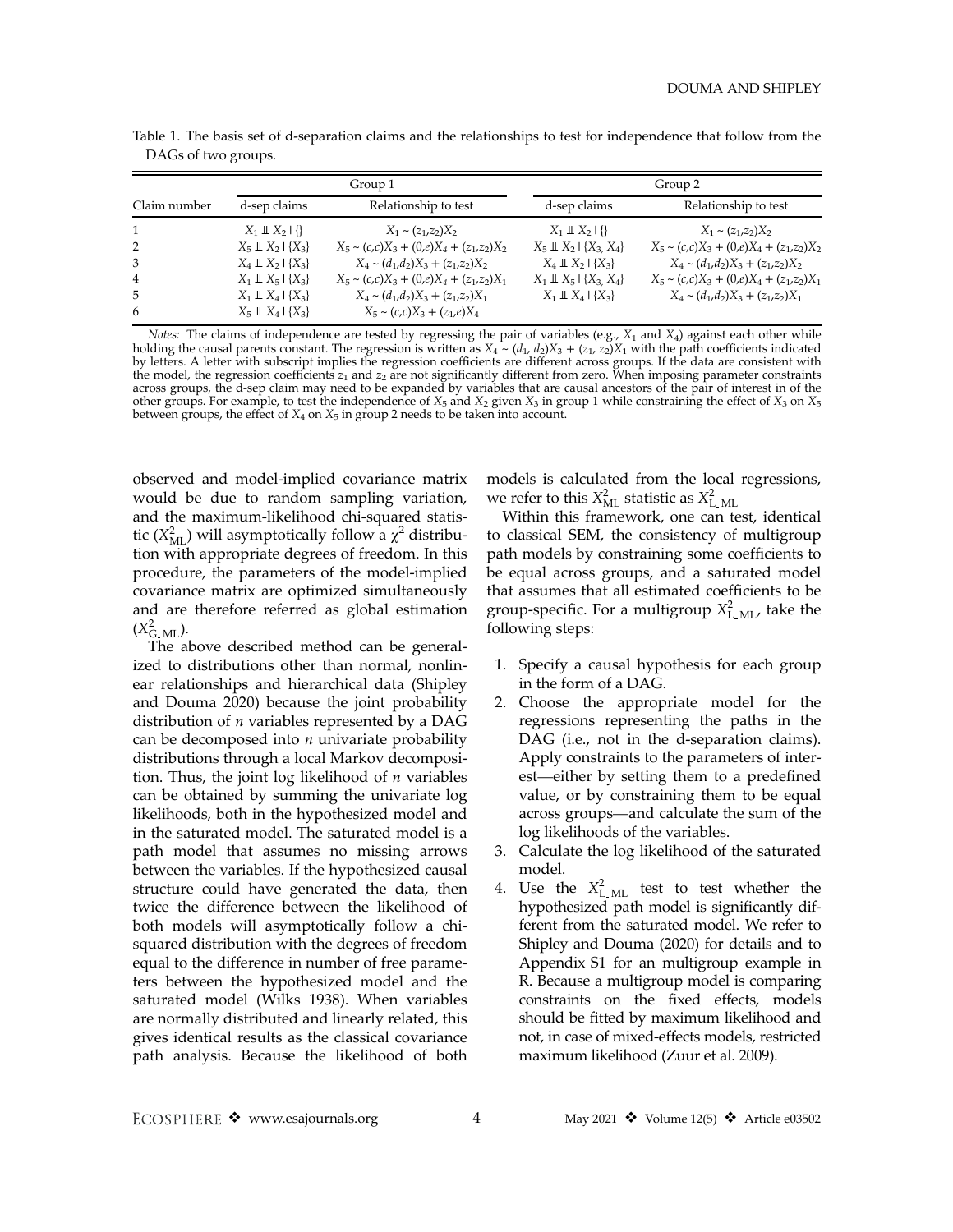#### MODEL SELECTION ON MULTIGROUP MODELS

After having fitted several models that are each judged to be consistent with the data based both on the above procedure and on pre-existing causal knowledge, one may wish to select the most parsimonious model. This can be done through model selection criteria such as Akaike's information criterion (AIC; Anderson 2008) or the likelihood ratio test that assesses the fit of nested models. Both take the likelihood of the joint probability distribution of the hypothesized path model as input (see *Rationale of multigroup*  $X_{ML}^2$  *test*). The AIC of the full model can be obtained by summing the AICs the piecewise structural equations. The model with lowest overall AIC is the most parsimonious model.

The C-statistic resulting from the d-sep test cannot be used for model selection in this multigroup context for two reasons. First, the number of degrees of freedom does not increase with increasing group constraints because the number of independence claims in the union basis set does not change when imposing group constraints. Second, depending on the topology, some paths whose multigroup structure is of interest may not be part of the union basis set. Hence, testing for group differences on these path coefficients will neither affect the degrees of freedom, nor (or only slightly) affect the C-statistic. This implies that the AIC method based on the C-statistic (Shipley 2013) cannot be used for model selection in this multigroup context.

#### PRACTICAL SUGGESTIONS FOR MODEL INFERENCE

When the hypotheses concerning the multigroup structure are specified a priori and are few in number, then the appropriate test is the change in the  $X_{\text{L} \text{ ML}}^2$  statistic. For post hoc testing, adjustments to the significance level need to be made. Alternatively, one could use information metrics such as AIC or BIC statistics when conducting post hoc comparisons between competing multigroup models while insuring that the models identified by the AIC or BIC statistic are not rejected by the data. It may ease the multigroup analysis to increase the number of constraints in a progressive fashion (Bollen 1989, Grace 2006). First, assume the same causal

structure among groups. Next, successively impose constraints on the functional form of the regressions, the path coefficients, the intercepts, and the variances using a saturated model that is least constrained. See Appendix S1 for how to impose various constraints in R.

Multigroup comparisons should be performed on unstandardized values (Grace 2006) since, when the standard deviation of the values differ among groups, the standardized path coefficient will become different as well. When constraining a path coefficient to be similar across groups, our ability to detect significant differences between them will be affected by the number of observations in each group, like in ANOVA type of analyses.

If the data in the groups have some nesting or multilevel structure that does not, itself, define the group structure (e.g., males/females in sites), mixed-effects models can be applied. Multigroup SEM could also be used for model testing. Split the data in a training set and test set and check whether the test set is consistent with the model fitted on the training set.

#### CASE STUDY

Bieber et al. (2018) applied path analysis to study the effect of age on the timing and duration of hibernation of the Edible Dormouse (Glis glis). They developed a path model for males and females separately and showed that, both for males and for females, age affects the onset of hibernation differently along two different paths: (1) Increasing age advances hibernation onset, and (2) increasing age delays hibernation onset through increasing the probability of reproduction, and the probability of reproduction in turn delays hibernation onset.

Because reproduction was measured differently in males and females, the authors developed separate path models for each group. However, as reproduction was measured as a binary variable (yes/no) in both sexes, it is possible to test whether age impacts the reproduction, hibernation onset, and hibernation duration in a similar way for males and females. For this reason, we employed a multigroup path model with each group defined by sex. We tested a slightly modified path model compared with the one tested in the original paper. Specifically, we (1)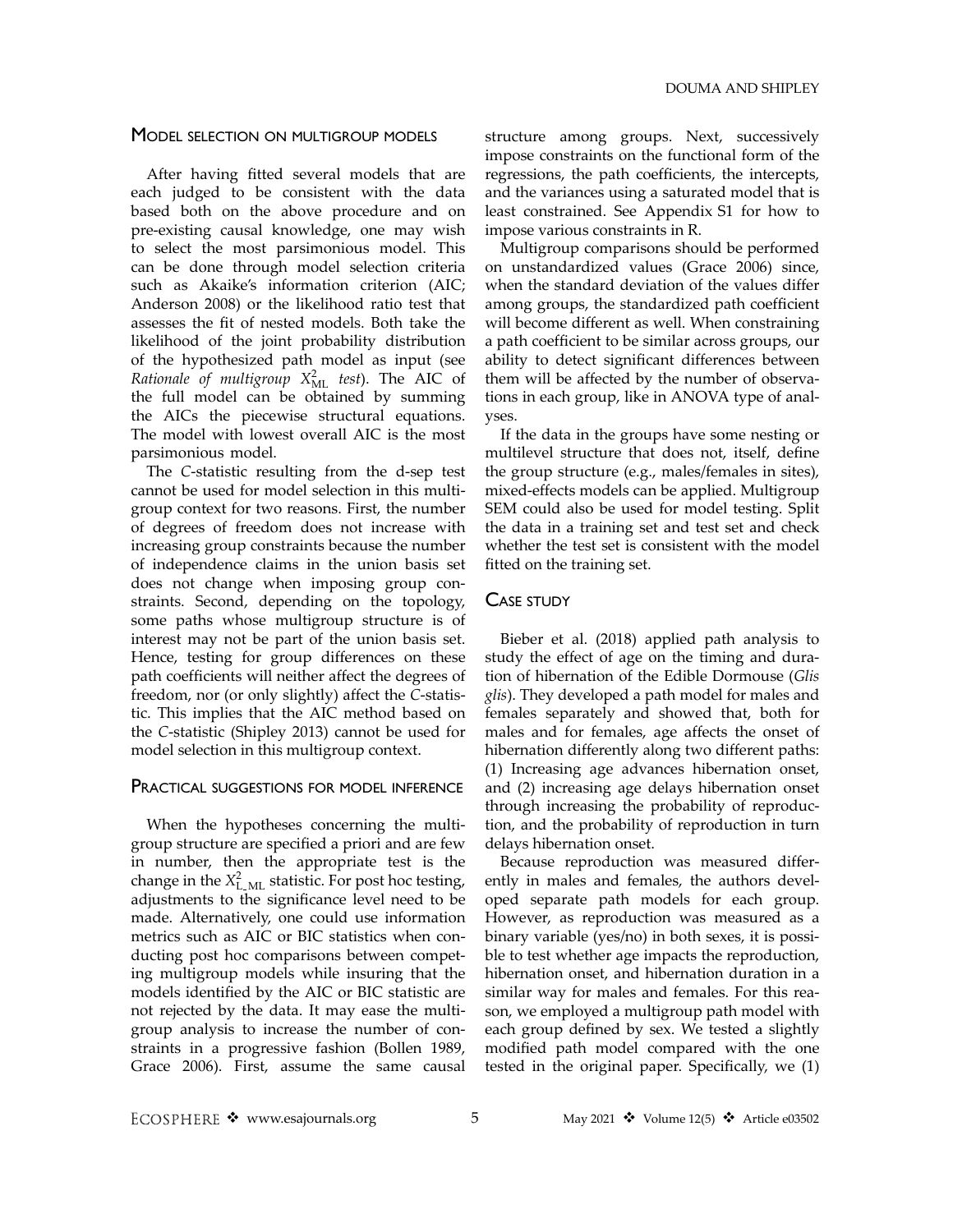left out the variable individual quality since this was the maximum age that an animal reached and it is thus not independent from age itself, and (2) we removed the variable hibernation end, since the end of the hibernation is fully determined by the hibernation start and its duration. Finally, (3) we added a path from age to body mass (i.e., body mass increases with increasing age) to get a model that was consistent with the data.

To account for the additional dependencies caused by repeated measurements per individual, year-to-year variation, and variation caused by diet, we added all three variables as crossed random effects. Reproductive success was modeled with a binomial distribution, all other variables with a normal distribution. As the packages in R that allow crossed random effects (lme4, Bates et al. 2015, and glmmTMB, Brooks et al. 2017) do not include options to model heterogeneous residual variance among groups, it was assumed that the residual variation did not differ between groups. These data consisted of 289 observations belonging to 75 individuals consisting of 30 females and 45 males and sampled over three different diets and 11 yr. We refer to Data S1 for more details on the analysis.

The similarities between males and females were tested with the d-sep test and with the generalized  $X_{\text{L} \text{ ML}}^2$  test. The list of independence claims is given in Table 2. For the d-sep test, we used restricted maximum-likelihood (REML) estimation to obtain the null probabilities of the independence claims in the d-sep test since

Table 2. d-sep claims from the union basis set to test for consistency of the path model with the data  $(x, y)$ , and z).

| Claim<br>number | d-sep claims                                          | Relationship to test                                                                                                                      |
|-----------------|-------------------------------------------------------|-------------------------------------------------------------------------------------------------------------------------------------------|
|                 | Bodymass ‼<br>Reproduction I<br>[Age]                 | Bodymass $\sim$ (a <sub>1</sub> ,a <sub>2</sub> )Age +<br>$(x_1,x_2)$ Repro                                                               |
|                 | Bodymass ‼ Hibstart<br>HAge, Repro                    | Bodymass ~ $(b_1, b_2)$ Age<br>+(c <sub>1</sub> ,c <sub>2</sub> )Repro +(y <sub>1</sub> ,y <sub>2</sub> )<br>Hibstart                     |
| З               | Hibduration ⊥ Repro<br>  {Age, Bodymass,<br>Hibstart} | Hibduration $\sim$ (d <sub>1</sub> ,d <sub>2</sub> )Age<br>+( $e_1$ , $e_2$ )Bodymass +( $f_1$ , $f_2$ )<br>Hibstart + $(z_1, z_2)$ Repro |

Note: No constraints are put on the path coefficients in the specified d-sep claims.

REML provides better estimates for the fixed effects. For the  $X_{\text{L} \text{ ML}}^2$  test, we used maximum (i.e., not restricted)-likelihood estimation in order to compare the hypothesized model with the saturated equivalent since fixed effects in mixed-effects models should be compared by maximum likelihood (Zuur et al. 2009). We compared four models that varied in the level of constraints: (1) fixed path coefficients, but free intercepts of start of hibernation and hibernation duration across groups; (2) free path coefficients and free intercepts of start of hibernation and hibernation duration across groups; (3) fixed path coefficients and fixed intercepts of start of hibernation and hibernation duration across groups; and (4) as 3, but only the intercept start of hibernation constrained across groups.

The resulting C-statistic and  $X_{\text{L}}^2$  ML statistics of the four models are shown in Table 3, and the path coefficients of the most parsimonious model of this series are shown in Fig. 2. The chi-squared  $X_{\text{L}}^2$  ML test and the d-sep test agreed that the only model of this set that is not consistent with the data is the one in which all path coefficients and the intercepts of start of hibernation and hibernation duration are constrained to be equal across sexes. Two of the three remaining models were essentially equally parsimonious (ΔAIC 0.2) according to the AIC statistic:  $(1)$  model 2  $(AIC =$ 8,381.5), in which the path coefficients are equal between sexes but the intercepts are free, and (2) model 4 (AIC =  $8,381.7$ ), in which the path coefficients are equal between sexes, as is the intercept of the start of hibernation. The BIC statistics gave a slightly stronger preference for model 4  $(BIC = 8,488.1)$  compared with model 1 (BIC = 8,491.5). As the AIC and BIC are sample statistics, and thus may change with the sample at hand, we used bootstrapping to assess the uncertainty in model ranks. As repeated measurements were made on the same animals over time and to preserve the within animal correlation between variables, 500 bootstrapped datasets were constructed by randomly selecting 75 animals with replacement after which the four path models were fitted. Across the 500 bootstrapped datasets, model 4 was selected most often, although the difference with model 1 was smaller than 2 in 82% of the cases (20% with BIC). The model allowing free path coefficients between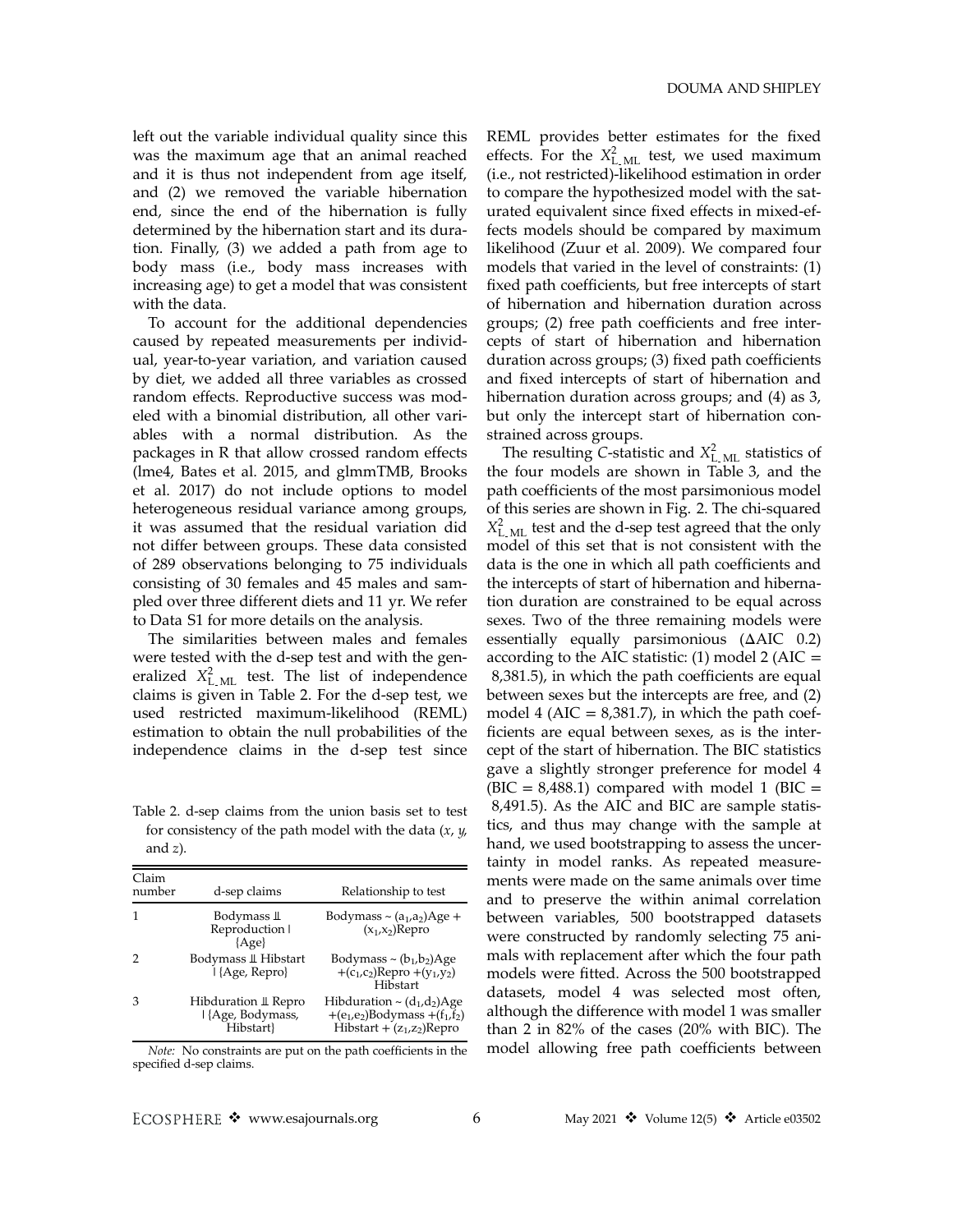| No.            | Model description                                                                                                     | No.<br>d-sep<br>claims | $p_1$ | p <sub>2</sub> | C <sub>overall</sub> | $p_{\text{overall}}$ | $X_{\text{L}}^2$ <sub>ML</sub><br>(df) | $p_{(X^2_{L \ M})}$ | k  | AIC     | <b>BIC</b> |
|----------------|-----------------------------------------------------------------------------------------------------------------------|------------------------|-------|----------------|----------------------|----------------------|----------------------------------------|---------------------|----|---------|------------|
| $\mathbf{1}$   | All path coefficients<br>constrained across groups                                                                    | $2 * 3$                | 0.52  | 0.24           | 13.22                | 0.35                 | 10.78<br>(13)                          | 0.63                | 30 | 8,381.5 | 8,491.5    |
| $\overline{2}$ | No path coefficients<br>constrained across groups                                                                     | $2 * 3$                | 0.34  | 0.13           | 16.7                 | 0.16                 | 8.40<br>(6)                            | 0.21                | 37 | 8,393.1 | 8,528.8    |
| 3              | All path coefficients and<br>intercepts start of hibernation<br>and hibernation duration<br>constrained across groups | $2 * 3$                | 0.22  | $8.13e - 07$   | 46.88                | $4.89e-6$            | 54.56<br>(15)                          | $2.12e - 06$        | 28 | 8,421.3 | 8,523.9    |
| $\overline{4}$ | All path coefficients and<br>intercept of start of<br>hibernation constrained<br>across groups                        | $2 * 3$                | 0.23  | 0.19           | 16.85                | 0.16                 | 13.04<br>(14)                          | 0.52                | 29 | 8,381.7 | 8.488.1    |

Table 3. Model fit of four competing path models with different levels of group constraints

*Notes:* The group-wide C-statistic (C<sub>overall</sub>), and the overall *p*-value ( $p_{\text{overall}}$ ) and the *p*-values of each group are indicated ( $p_1$  and  $p_2$  respectively). *k* is the number of parameters used in the structural dom between the hypothesized and the saturated model;  $p_{(X_{\text{L.M.}}^2)}$  refers to the *p*-value associated with the  $X_{\text{L.M.}}^2$  statistic. Model 1 and 4 were most parsimonious according to the AIC statistic, while model 4 was most parsimonious according to the BIC statistic.



Fig. 2. Multigroup path model fitted to data presented in Bieber et al. (2018) relating age of an individual to its hibernation characteristics. A path model with path coefficients similar for males and females appeared to be consistent with data and most parsimonious according to AIC. See model statistics in Table 3. The variables in path model are: age of Glis glis (log-transformed), reproduction represents whether the animal is sexually active (binary yes/no), start of hibernation (Julian day), hibernation duration (days), and body mass prior to hibernation (grams).

sexes was in 75% (99% BIC) cases worse than >8 AIC points compared with model 4.

Importantly, the study was set out to test how sex affected the relationship of age on the chance of reproduction, hibernation onset, and the hibernation duration, and with the multigroup analysis, we showed that these effects did not differ significantly between sexes. This is a conclusion that could not have been reached without an explicit multigroup analysis.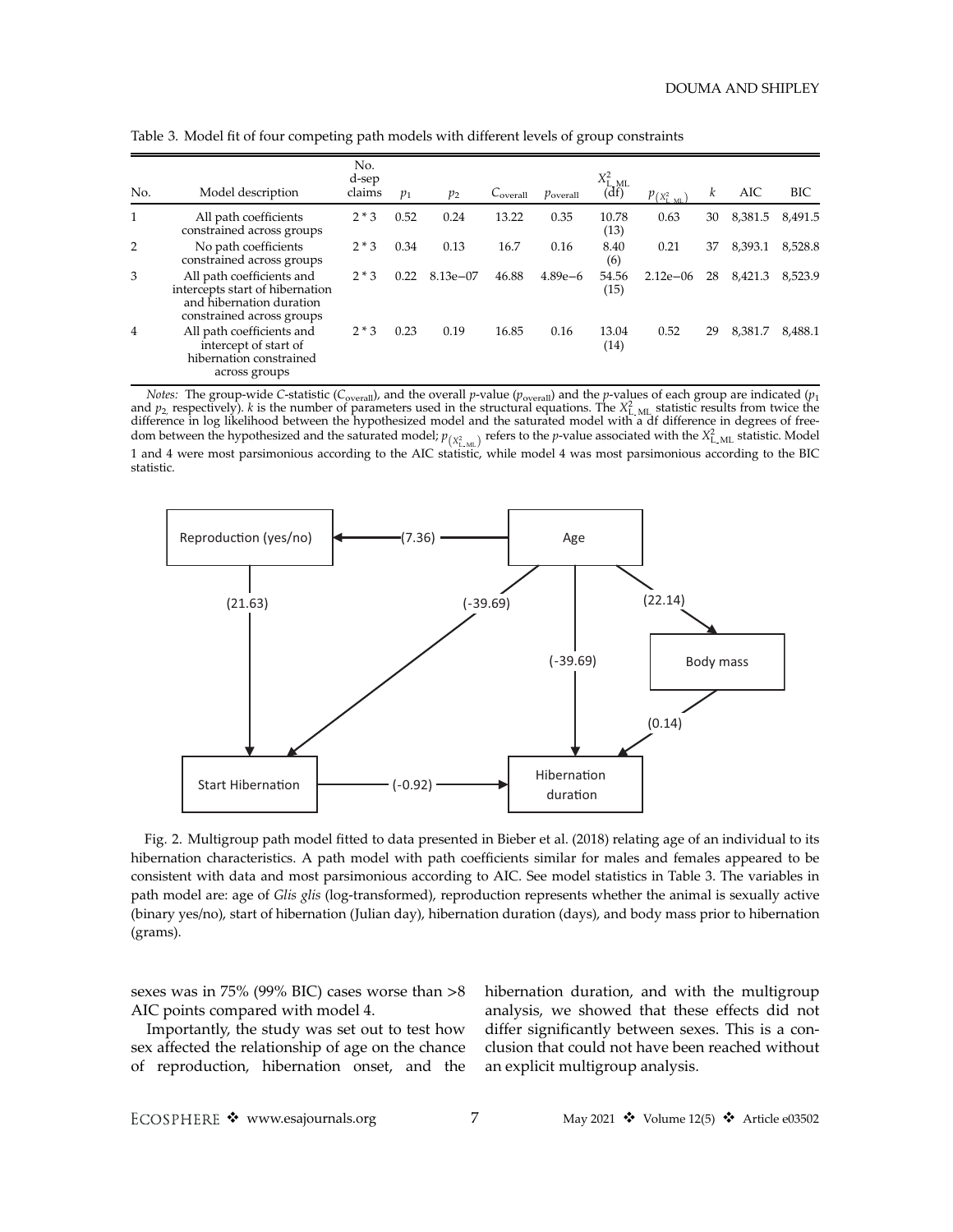Even though this analysis was based on a rather large sample size (289 observations), we tested the robustness of this conclusion. We did so by calculating the power (i.e., the probability of rejecting the hypothesis of no difference between sexes at a level of 0.05) assuming that the estimated effect sizes of the three regressions are the true effect sizes. We simulated 500 times from the three fitted univariate models and tested how often log\_age significantly interacted with sex on the three aforementioned variables. The power of the estimated effect sizes was, respectively, 0.12, 0.12, and 0.08. To obtain a power of 80%, the effect of age on the three variables had to differ substantially between the sex varying from a 50% to a 200% difference between sexes. This suggests that the power of this study was too low to be able to reject the null hypothesis.

#### **DISCUSSION**

This paper presents two methods for multigroup analysis for piecewise path models that can be represented by directed acyclic graphs. The first method that we proposed is an extension of the d-sep method, while the second method is an application of the generalized  $X_{\text{L} \text{ ML}}^2$  statistic of Shipley and Douma (2020). Having two methods that allows one to formally test for differences between path models of different groups without requiring the restricted assumptions of classical multigroup SEM is a big step forward, and the case study illustrates its utility. Until now, studies considering multiple groups in path models could either resort to classical SEM with the risk of violating assumptions, or use the d-sep test and test only two extremes: a separate path model for every group or one path model for all groups; examples are shown in Ogilvie et al. (2017), Barel et al. (2018), Theodorou et al. (2016), Vaz et al. (2019), Lefcheck et al. (2018), and Gow et al. (2019).

The advantages and disadvantages of the multigroup generalized  $X_{\text{LML}}^2$  test compared with the multigroup d-sep test are similar to its advantages with respect to standard path models (Shipley and Douma 2020). However, one benefit of the generalized  $X_{\text{L} \text{ ML}}^2$  test, that is, it simultaneously tests the topology and estimates the path coefficients, has particular advantages in the multigroup context. First, as the possible number of models to test is large in the multigroup context, it makes the procedure less prone to error compared with the d-sep test where the constraints must be imposed both on the union basis set and on the piecewise structural equations. Second, not all paths in the multigroup d-sep test are necessarily part of the union basis set, and thus, constraints imposed on these paths are not reflected in the C-statistic. One should therefore carefully check which path constraints are not tested in the basis set, and these should be tested separately. Third, the degrees of freedom in the  $X_{\text{L}}^2$ <sub>ML</sub> test follows directly from the number of constraints. This is not the case in the d-sep test where the degrees of freedom is independent of the number of constraints applied, except when all parameters are assumed to be equal across groups.

Given the large number of constraints that one could impose on a multigroup path model in a post hoc analysis, one runs the risk of (over)fitting the path model to the data. How to select the optimal model is an active field of research (Lam and Bacchus 1994, Liu et al. 2012, Lubke and Campbell 2016, Lin et al. 2017, Lubke et al. 2017), and we refer to Grace (2020) for a more detailed discussion. Cross-validation, that is, the testing of the model to an independent dataset or to a subset of the data that was left out during the fitting, is needed and the preferred way to test the validity of a model (Preacher and Merkle 2012). When using AIC and BIC, one has to bear in mind that these are sample statistics, and thus, they may produce different model rankings when the same model would have been fitted to another data sample (Preacher and Merkle 2012, Preacher et al. 2013).

To test the robustness of our conclusion of no difference between sexes, we used two techniques. We used bootstrapping to calculate the variability in AIC and BIC statistics (see Preacher and Merkle 2012 for a detailed discussion), which confirmed that model 1 and model 4 do not differ greatly and thus cannot be distinguished from each other, while the model with no constraints on sex was almost never selected as best model. To further strengthen our conclusions of no difference between sexes, we performed a power analysis on the variables that were considered the core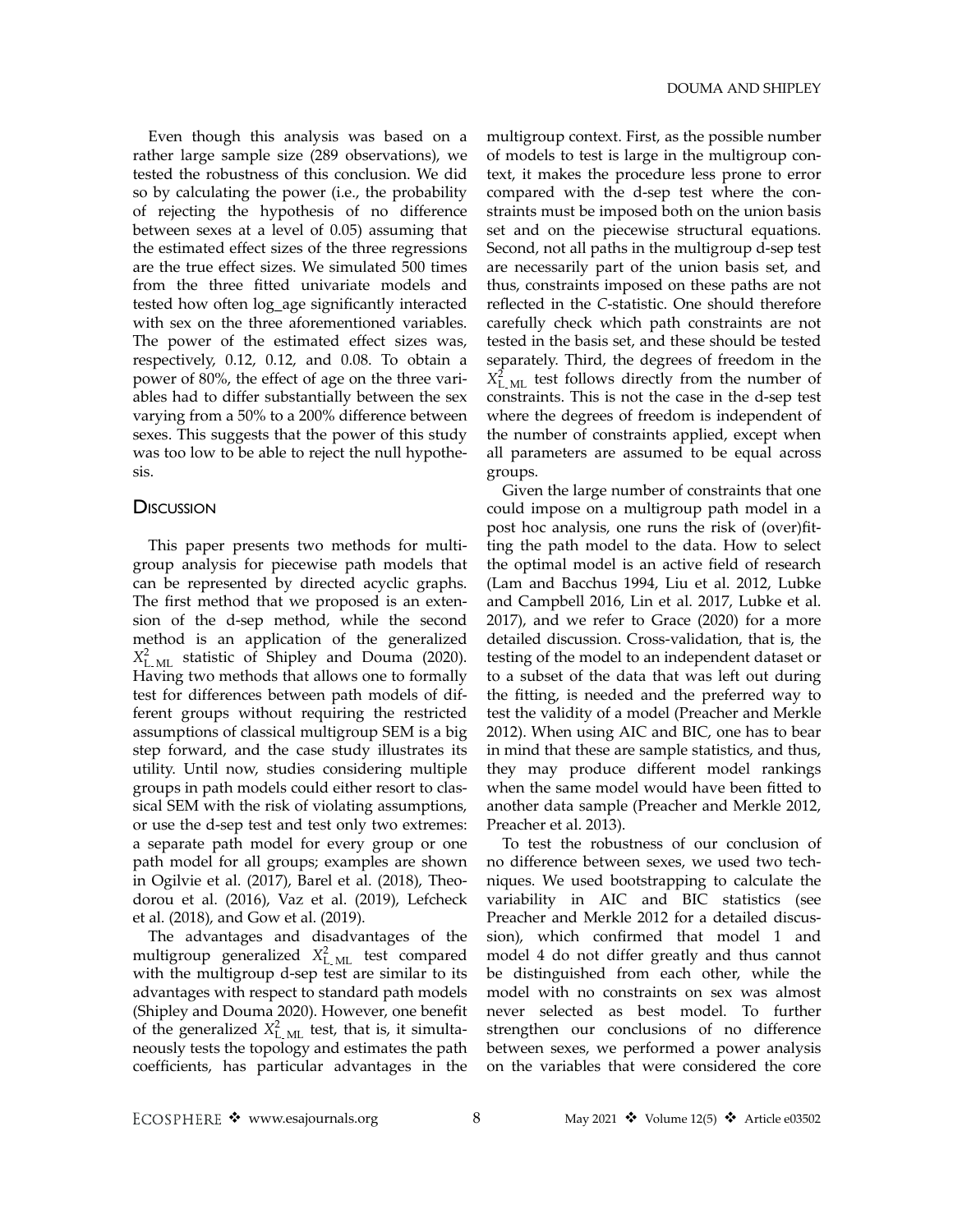of the study aim. This showed that, for the current sample size, the estimated power was quite low, and substantially larger effect sizes would have been needed to obtain a significant interaction between sex of age on the chance of reproduction, start of hibernation, or hibernation duration.

#### **ACKNOWLEDGMENTS**

This work was supported by NWO Earth and Life Sciences (NWO-ALW) through a VENI Grant (Project No. 863.14.018 to JCD). We thank an anonymous reviewer for constructive comments. JCD conceived the methodology and wrote the first draft. BS contributed to developing the methodology and the writing of the manuscript.

#### **LITERATURE CITED**

- Anderson, D. R. 2008. Model based inference in the life sciences. A primer on evidence. Springer-Verlag New York, New York, USA.
- Barel, J. M., T. W. Kuyper, W. de Boer, J. C. Douma, and G. B. De Deyn. 2018. Legacy effects of diversity in space and time driven by winter cover crop biomass and nitrogen concentration. Journal of Applied Ecology 55:299–310.
- Bates, D., M. Mächler, B. Bolker, and S. Walker. 2015. Fitting linear mixed-effects models using lme4. Journal of Statistical Software 67:48.
- Benjamini, Y., and Y. Hochberg. 1995. Controlling the false discovery rate: a practical and powerful approach to multiple testing. Journal of the Royal Statistical Society. Series B (Methodological) 57:289–300.
- Bieber, C., C. Turbill, and T. Ruf. 2018. Effects of aging on timing of hibernation and reproduction. Scientific Reports 8:13881.
- Bollen, K. A. 1989. Structural equations with latent variables. John Wiley and Sons, New York, New York, USA.
- Brooks, M. E., et al. 2017. glmmTMB balances speed and flexibility among packages for zero-inflated generalized linear mixed modeling. The R Journal 9:378–400.
- Gow, E. A., et al. 2019. Effects of spring migration distance on tree swallow reproductive success within and among flyways. Frontiers in Ecology and Evolution 7:380.
- Grace, J. B. 2006. Structural equation modeling and natural systems. Cambridge University Press, New York, New York, USA.
- Grace, J. B. 2020. A 'Weight of Evidence' approach to evaluating structural equation models. One Ecosystem 5:e50452.
- Kline, R. B. 2005. Principles and practice of structural equation modelling. Second edition. The Guilford Press, New York, New York, USA.
- Kline, R. B. 2012. Assumptions in structural equation modeling. Pages 111–125 in R. H. Hoyle, editor. Handbook of structural equation modeling. Guilford Press, New York, New York, USA.
- Lam, W., and F. Bacchus. 1994. Learning Bayesian belief networks: an approach based on the mdl principle. Computational Intelligence 10:269–293.
- Lefcheck, J. S., et al. 2018. Long-term nutrient reductions lead to the unprecedented recovery of a temperate coastal region. Proceedings of the National Academy of Sciences of the United States of America 115:3658–3662.
- Lin, L.-C., P.-H. Huang, and L.-J. Weng. 2017. Selecting path models in SEM: a comparison of model selection criteria. Structural Equation Modeling: A Multidisciplinary Journal 24:855–869.
- Liu, Z., B. Malone, and C. Yuan. 2012. Empirical evaluation of scoring functions for Bayesian network model selection. BMC Bioinformatics 13 (Suppl):15.
- Lubke, G. H., and I. Campbell. 2016. Inference based on the best-fitting model can contribute to the replication crisis: assessing model selection uncertainty using a bootstrap approach. Structural Equation Modeling: A Multidisciplinary Journal 23:479–490.
- Lubke, G. H., I. Campbell, D. McArtor, P. Miller, J. Luningham, and S. M. van den Berg. 2017. Assessing model selection uncertainty using a bootstrap approach: an update. Structural Equation Modeling: A Multidisciplinary Journal 24:230–245.
- Newsom, J. T. 2015. Longitudinal structural equation modeling - a comprehensive introduction. Taylor & Francis, New York, New York, USA.
- Oberski, D. 2014. lavaan.survey: an R Package for Complex Survey Analysis of Structural Equation Models. 2014 57:27.
- Ogilvie, J. E., S. R. Griffin, Z. J. Gezon, B. D. Inouye, N. Underwood, D. W. Inouye, and R. E. Irwin. 2017. Interannual bumble bee abundance is driven by indirect climate effects on floral resource phenology. Ecology Letters 20:1507–1515.
- Preacher, K. J., and E. C. Merkle. 2012. The problem of model selection uncertainty in structural equation modeling. Psychological Methods 17:1–14.
- Preacher, K. J., G. Zhang, C. Kim, and G. Mels. 2013. Choosing the optimal number of factors in exploratory factor analysis: a model selection perspective. Multivariate Behavioral Research 48:28–56.